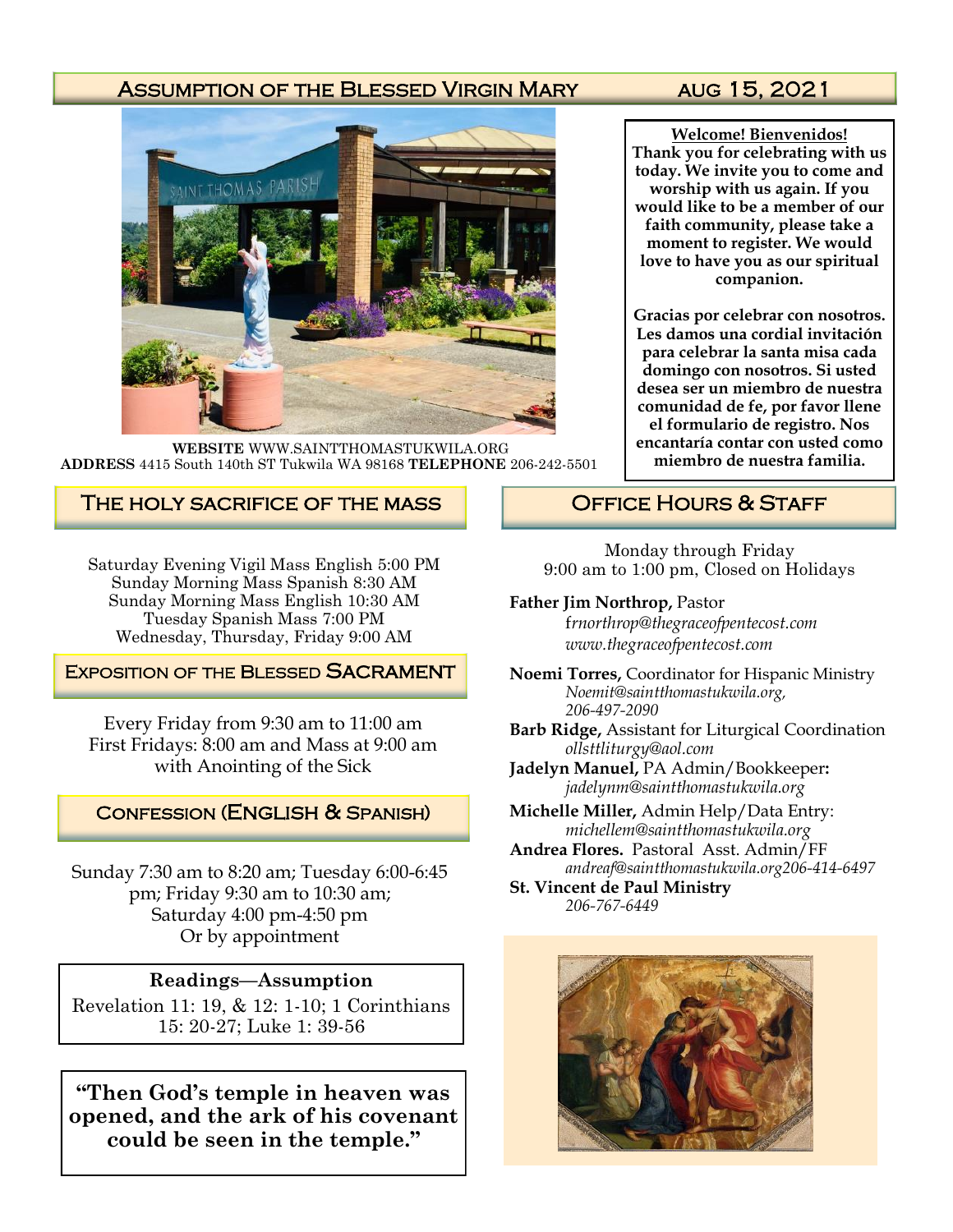# SPECIAL EVENTS

# **Please Call the Parish Office for Mass Intentions**



#### FINANCIAL STEWARDSHIP AT St. Thomas

| Saturday & Sunday English Masses                                      | \$3,171.00  |
|-----------------------------------------------------------------------|-------------|
| <b>Sunday &amp; Tuesday Spanish Mass</b>                              | \$1,017.41  |
| <b>Weekly Online Stewardship</b>                                      | \$1,376.00  |
| Maintenance Fund/Fondo de Mantenimiento                               | \$550.00    |
| <b>Total Donation/Donación Total</b>                                  | \$6,114.41  |
| <b>Annual Catholic Appeal Goal</b>                                    | \$29,539.00 |
| Received so far: \$25,189.90 (85.3 % of goal)<br><b>BALANCE OWING</b> | \$4,349.10  |

**The stewardship report above is from July 31 and August 1**



# **FORMING DISCIPLES FOR LIFE & JUSTICE**

**OCTOBER 30, 2021 VIRTUAL CONFERENCE** 

Please join us on October 30, 2021 for the Cornerstone Catholic Conference, a Life and Justice Initiative of the five bishops of WA State, sponsored by the WA State Catholic conference— WSCC.

Keynote Speakers:

Fr. Robert Spitzer, SJ: A Case for the Inalienable Rights of the Pre-Born

Gloria Purvis: What do the Racial Justice and Pro-Life Movements Have in Common?

Fr. Augustino Torres: Maintaining Christian Joy in Times of Darkness (Workshop in English)

Brenda Noriega: Amarás al Prójimo como a ti misto! "Y quién es mi prójimo?" (Presentinfg in Spanish)

There is no charge for this virtual conference, though donations are welcomes. Register today.

# **Faith Formation in 2021-2022**

# **What's New?**

- **Meet Mona Fonseca**. She has begun working with St. Thomas for Faith Formation in English.
- Registration beginning for Faith Formation for 1st through 7th grades, for Teen sacramental classes and also a Youth Group (Mona)
- Preparation for 1st Reconciliation and 1st Communion (Mona)
- Confirmation classes and RCIA for new Christians (Paul Hardin)
- Adult Bible Study (Father Jim continuing the Bible Timeline)

Under St. Thomas' patronage, our parish aspires to evangelize our world through the Beauty of our Liturgical worship; the Goodness of our lives empowered by the Holy Spirit and ordered towards holiness in community; and conforming our minds to the Truth of the Scriptures and Tradition.